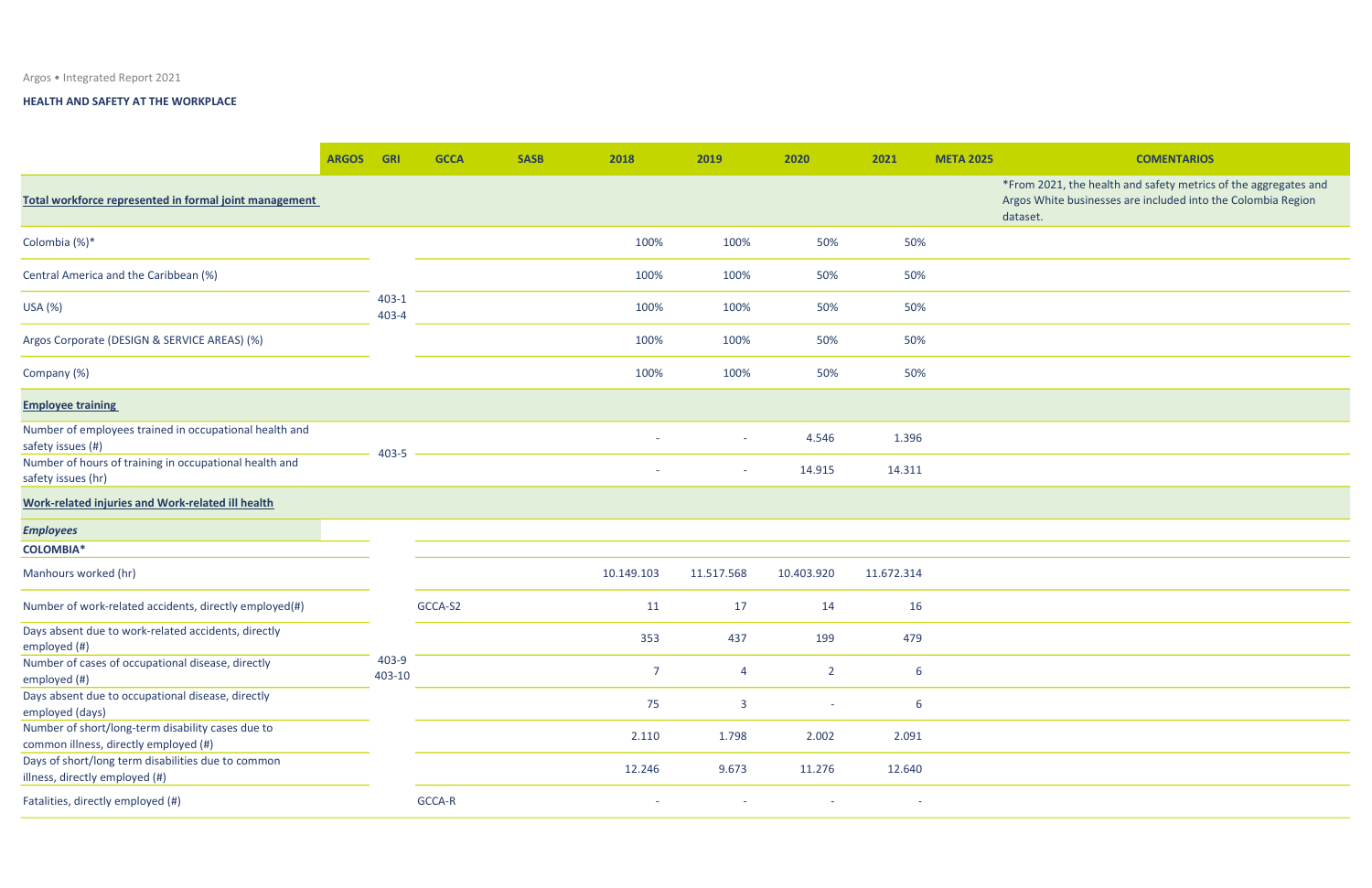|                                                                                            | <b>ARGOS</b> | <b>GRI</b> | <b>GCCA</b> | <b>SASB</b> | 2018           | 2019           | 2020                     | 2021                     | <b>META 2025</b> | <b>COMENTARIOS</b> |
|--------------------------------------------------------------------------------------------|--------------|------------|-------------|-------------|----------------|----------------|--------------------------|--------------------------|------------------|--------------------|
| <b>CENTRAL AMERICA AND THE CARIBBEAN</b>                                                   |              |            |             |             |                |                |                          |                          |                  |                    |
| Manhours worked (hr)                                                                       |              |            |             |             | 3.304.312      | 2.778.093      | 2.300.139                | 2.364.071                |                  |                    |
| Number of work-related accidents, directly employed(#)                                     |              |            | GCCA-S2     |             | 5              | $\overline{a}$ | $\overline{3}$           | $\mathbf{1}$             |                  |                    |
| Days absent due to work-related accidents, directly<br>employed (#)                        |              |            |             |             | 80             | 126            | 26                       | $\overline{3}$           |                  |                    |
| Number of cases of occupational disease, directly<br>employed (#)                          |              |            |             |             |                |                | $\sim$                   | $\overline{\phantom{a}}$ |                  |                    |
| Days absent due to occupational disease, directly<br>employed (days)                       |              |            |             |             |                |                |                          |                          |                  |                    |
| Number of short/long-term disability cases due to<br>common illness, directly employed (#) |              |            |             |             | 839            | 682            | 492                      | 510                      |                  |                    |
| Days of short/long term disabilities due to common<br>illness, directly employed (#)       |              |            |             |             | 4.251          | 2.826          | 2.183                    | 3.038                    |                  |                    |
| Fatalities, directly employed (#)                                                          |              |            | GCCA-R      |             |                |                |                          |                          |                  |                    |
| <b>USA</b>                                                                                 |              |            |             |             |                |                |                          |                          |                  |                    |
| Manhours worked (hr)                                                                       |              | 403-9      |             |             | 7.111.288      | 7.456.413      | 6.580.427                | 5.845.769                |                  |                    |
| Number of work-related accidents, directly employed(#)                                     |              | 403-10     | GCCA-S2     |             | $\overline{7}$ | 12             | 8                        | $\overline{7}$           |                  |                    |
| Days absent due to work-related accidents, directly<br>employed (#)                        |              |            |             |             | 263            | 383            | 183                      | 218                      |                  |                    |
| Number of cases of occupational disease, directly<br>employed (#)                          |              |            |             |             |                |                | $\overline{\phantom{a}}$ | $\sim$                   |                  |                    |
| Days absent due to occupational disease, directly<br>employed (days)                       |              |            |             |             |                |                |                          |                          |                  |                    |
| Number of short/long-term disability cases due to<br>common illness, directly employed (#) |              |            |             |             |                | 162            | $\sim$                   |                          |                  |                    |
| Days of short/long term disabilities due to common<br>illness, directly employed (#)       |              |            |             |             | $\sim$         | 7.525          | 10.892                   | 8.595                    |                  |                    |
| Fatalities, directly employed (#)                                                          |              |            | GCCA-R      |             |                |                | $\mathbf{1}$             | $\overline{\phantom{a}}$ |                  |                    |
| <b>ARGOS CORPORATE (DESIGN &amp; SERVICE AREAS)</b>                                        |              |            |             |             |                |                |                          |                          |                  |                    |
| Manhours worked (hr)                                                                       |              |            |             |             | 864.424        | 862.680        | 979.196                  | 777.593                  |                  |                    |
| Number of work-related accidents, directly employed(#)                                     |              |            | GCCA-S2     |             |                | $\mathbf{1}$   | $\sim$                   |                          |                  |                    |
| Days absent due to work-related accidents, directly<br>employed (#)                        |              |            |             |             | $\sim$         | 115            | $\sim$                   | $\sim$                   |                  |                    |

| <b>COMENTARIOS</b> |  |
|--------------------|--|
|                    |  |
|                    |  |
|                    |  |
|                    |  |
|                    |  |
|                    |  |
|                    |  |
|                    |  |
|                    |  |
|                    |  |
|                    |  |
|                    |  |
|                    |  |
|                    |  |
|                    |  |
|                    |  |
|                    |  |
|                    |  |
|                    |  |
|                    |  |
|                    |  |
|                    |  |
|                    |  |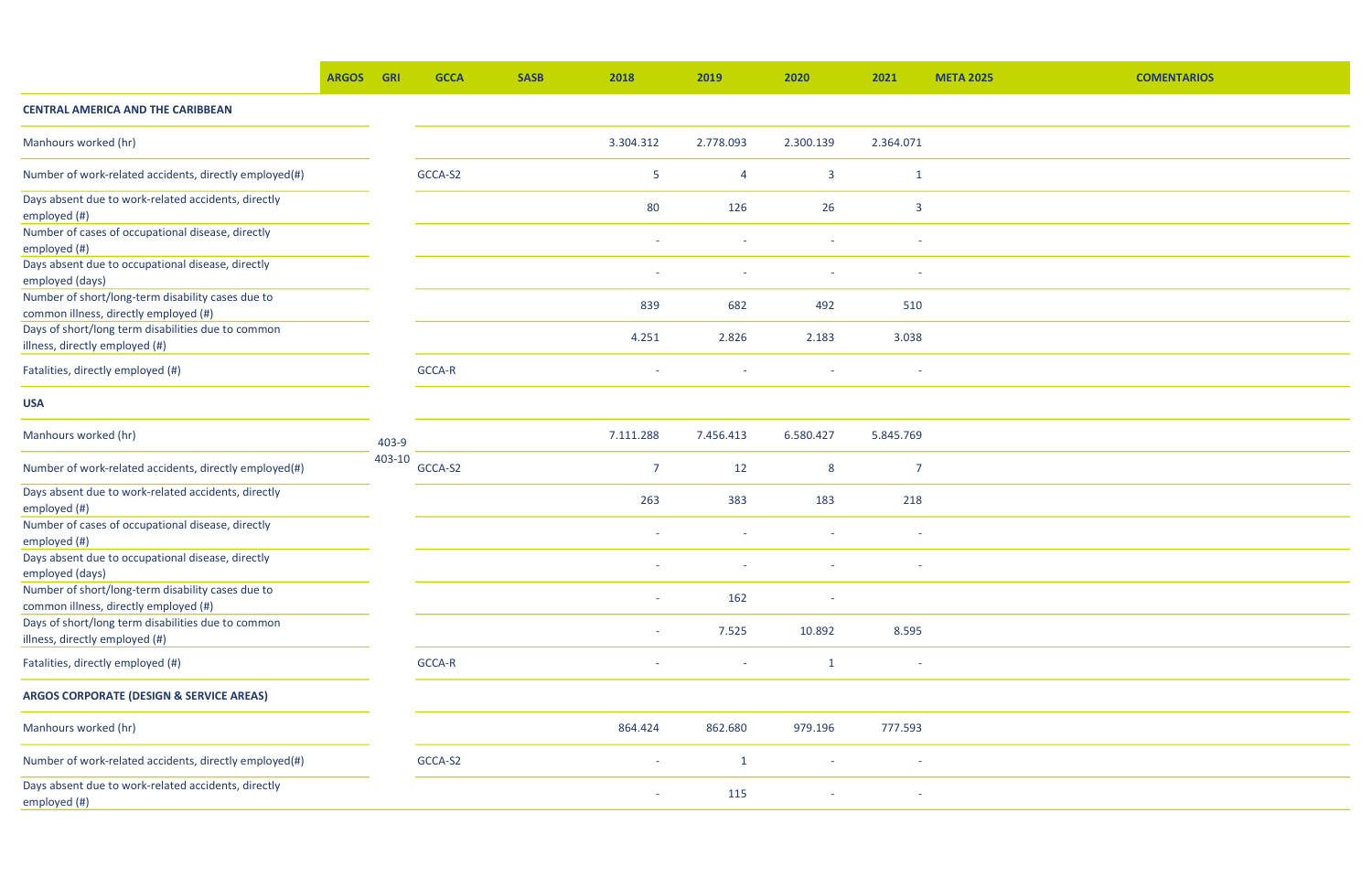|                                                                               | <b>ARGOS</b> | <b>GRI</b> | <b>GCCA</b> | <b>SASB</b> | 2018           | 2019                     | 2020                     | 2021                     | <b>META 2025</b> | <b>COMENTARIOS</b> |
|-------------------------------------------------------------------------------|--------------|------------|-------------|-------------|----------------|--------------------------|--------------------------|--------------------------|------------------|--------------------|
| Number of cases of occupational disease, directly                             |              |            |             |             | $\sim$         | $\sim$                   | $\sim$                   | $\sim$                   |                  |                    |
| employed (#)                                                                  |              |            |             |             |                |                          |                          |                          |                  |                    |
| Days absent due to occupational disease, directly                             |              |            |             |             |                | $\overline{\phantom{a}}$ | $\sim$                   | $\sim$                   |                  |                    |
| employed (days)                                                               |              |            |             |             |                |                          |                          |                          |                  |                    |
| Number of short/long-term disability cases due to                             |              |            |             |             |                |                          |                          |                          |                  |                    |
| common illness, directly employed (#)                                         |              |            |             |             | 110            | 73                       | 63                       | 113                      |                  |                    |
| Days of short/long term disabilities due to common                            |              |            |             |             |                |                          |                          |                          |                  |                    |
| illness, directly employed (#)                                                |              |            |             |             | 586            | 325                      | 334                      | 807                      |                  |                    |
| Fatalities, directly employed (#)                                             |              |            | GCCA-R      |             |                |                          |                          | $\overline{\phantom{a}}$ |                  |                    |
| <b>COMPANY</b>                                                                |              |            |             |             |                |                          |                          |                          |                  |                    |
| Manhours worked (hr)                                                          |              |            |             |             | 22.361.818     | 23.506.397               | 21.043.498               | 20.659.747               |                  |                    |
| Number of work-related accidents, directly employed(#)                        |              |            | GCCA-S2     |             | 27             | 37                       | 28                       | 24                       |                  |                    |
| Days absent due to work-related accidents, directly<br>employed (#)           |              |            |             |             | 747            | 1.076                    | 421                      | 700                      |                  |                    |
| Number of cases of occupational disease, directly                             |              |            |             |             |                |                          |                          |                          |                  |                    |
| employed (#)                                                                  |              |            |             |             | $\overline{7}$ | 5                        | $\overline{2}$           | 6                        |                  |                    |
| Days absent due to occupational disease, directly                             |              |            |             |             |                |                          |                          |                          |                  |                    |
| employed (days)                                                               |              | 403-9      |             |             | 75             | 6                        | $\overline{\phantom{a}}$ | 6                        |                  |                    |
| Number of short/long-term disability cases due to                             |              | 403-10     |             |             |                |                          |                          |                          |                  |                    |
| common illness, directly employed (#)                                         |              |            |             |             | 3.126          | 2.789                    | 2.644                    | 2.714                    |                  |                    |
| Days of short/long term disabilities due to common                            |              |            |             |             |                |                          |                          |                          |                  |                    |
| illness, directly employed (#)                                                |              |            |             |             | 17.903         | 20.807                   | 25.338                   | 25.080                   |                  |                    |
| Fatalities, directly employed (#)                                             |              |            | GCCA-R      |             |                | $\overline{\phantom{a}}$ | $\mathbf{1}$             |                          |                  |                    |
| <b>Contractors</b>                                                            |              |            |             |             |                |                          |                          |                          |                  |                    |
| <b>COLOMBIA*</b>                                                              |              |            |             |             |                |                          |                          |                          |                  |                    |
| Manhours worked (hr)                                                          |              |            | GCCA-S3     |             | 12.513.903     | 11.679.889               | 6.198.384                | 8.633.331                |                  |                    |
| Number of work-related accidents,<br>contractors/subcontractors(#)            |              |            |             |             | 8              | 9                        | 10                       | 5                        |                  |                    |
| Days absent due to work-related accidents, contractors/<br>subcontractors (#) |              |            |             |             | 207            | 184                      | 176                      | 73                       |                  |                    |
| Fatalities, contractors (#)                                                   |              |            | GCCA-T      |             |                |                          | $\overline{\phantom{a}}$ | $\overline{\phantom{a}}$ |                  |                    |
| <b>CENTRAL AMERICA AND THE CARIBBEAN</b>                                      |              |            |             |             |                |                          |                          |                          |                  |                    |
| Manhours worked (hr)                                                          |              |            | GCCA-S3     |             | 4.281.857      | 4.186.413                | 2.121.837                | 2.428.189                |                  |                    |

| <b>COMENTARIOS</b> |  |
|--------------------|--|
|                    |  |
|                    |  |
|                    |  |
|                    |  |
|                    |  |
|                    |  |
|                    |  |
|                    |  |
|                    |  |
|                    |  |
|                    |  |
|                    |  |
|                    |  |
|                    |  |
|                    |  |
|                    |  |
|                    |  |
|                    |  |
|                    |  |
|                    |  |
|                    |  |
|                    |  |
|                    |  |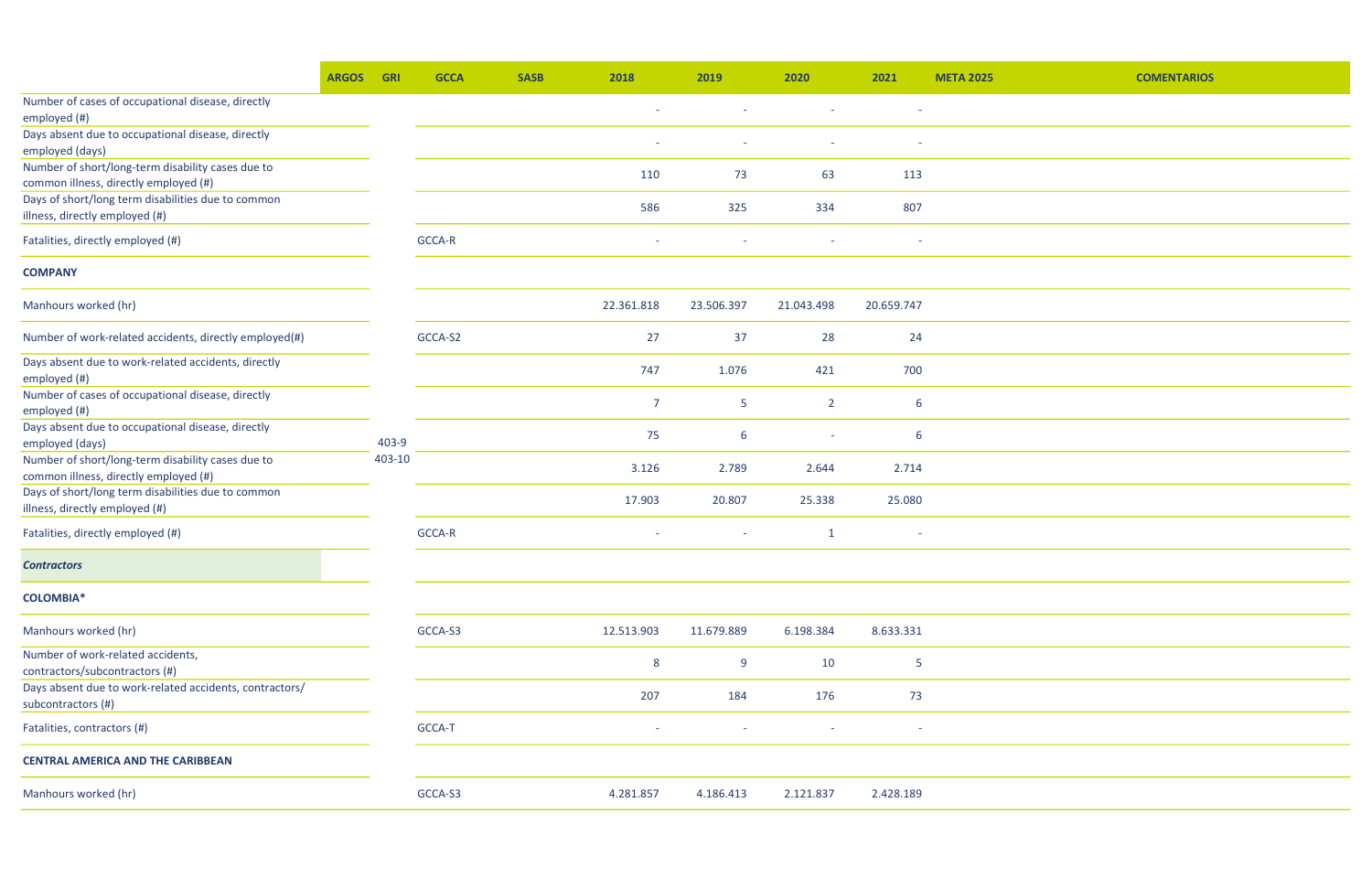|                                                                               | <b>ARGOS</b> | <b>GRI</b> | <b>GCCA</b> | <b>SASB</b> | 2018           | 2019           | 2020           | 2021            | <b>META 2025</b> | <b>COMENTARIOS</b> |
|-------------------------------------------------------------------------------|--------------|------------|-------------|-------------|----------------|----------------|----------------|-----------------|------------------|--------------------|
| Number of work-related accidents,<br>contractors/subcontractors(#)            |              |            |             |             | $\overline{3}$ | $\mathbf{1}$   | $\overline{3}$ | $\mathbf{1}$    |                  |                    |
| Days absent due to work-related accidents, contractors/<br>subcontractors (#) |              |            |             |             | 78             | 15             | 6              | $\overline{2}$  |                  |                    |
| Fatalities, contractors (#)                                                   |              |            | GCCA-T      |             |                |                | $\sim$         |                 |                  |                    |
| <b>USA</b>                                                                    |              |            |             |             |                |                |                |                 |                  |                    |
| Manhours worked (hr)                                                          |              |            | GCCA-S3     |             | 556.119        | 624.588        | 576.107        | 572.666         |                  |                    |
| Number of work-related accidents,<br>contractors/subcontractors(#)            |              |            |             |             | $\mathbf{1}$   | $\sim$         | $\sim$         | $\sim$          |                  |                    |
| Days absent due to work-related accidents, contractors/<br>subcontractors (#) |              |            |             |             | 45             |                | $\sim$         | $\sim$          |                  |                    |
| Fatalities, contractors (#)                                                   |              |            | GCCA-T      |             |                |                | $\sim$         | $\sim$          |                  |                    |
| <b>ARGOS CORPORATE (DESIGN &amp; SERVICE AREAS)</b>                           |              |            |             |             |                |                |                |                 |                  |                    |
| Manhours worked (hr)                                                          |              |            | GCCA-S3     |             | 129.365        | 738.052        | $\sim$         | $\sim$          |                  |                    |
| Number of work-related accidents,<br>contractors/subcontractors(#)            |              | 403-9      |             |             |                | $\overline{2}$ | $\sim$         | $\mathbf{1}$    |                  |                    |
| Days absent due to work-related accidents, contractors/<br>subcontractors (#) |              | 403-10     |             |             | $\sim$         | 33             | $\sim$         | $5\phantom{.0}$ |                  |                    |
| Fatalities, contractors (#)                                                   |              |            | GCCA-T      |             |                |                | $\sim$         | $\sim$          |                  |                    |
| <b>COMPANY</b>                                                                |              |            |             |             |                |                |                |                 |                  |                    |
| Manhours worked (hr)                                                          |              |            | GCCA-S3     |             | 18.918.563     | 18.215.289     | 9.686.741      | 11.634.186      |                  |                    |
| Number of work-related accidents,<br>contractors/subcontractors(#)            |              |            |             |             | 12             | 19             | 13             | $\overline{7}$  |                  |                    |
| Days absent due to work-related accidents, contractors/<br>subcontractors (#) |              |            |             |             | 330            | 299            | 182            | 80              |                  |                    |
| Fatalities, contractors (#)                                                   |              |            | GCCA-T      |             | $\sim$ .       | $\sim$         | $\sim$ .       | $\sim$          |                  |                    |
| <b>Third party</b>                                                            |              |            |             |             |                |                |                |                 |                  |                    |
| <b>COLOMBIA*</b>                                                              |              |            |             |             |                |                |                |                 |                  |                    |
| Fatalities, third parties (#)                                                 |              |            |             |             | $\overline{2}$ | $\sim$         | $\mathbf{1}$   | $\overline{2}$  |                  |                    |
| <b>CENTRAL AMERICA AND THE CARIBBEAN</b>                                      |              |            | GCCA-S      |             |                |                |                |                 |                  |                    |
| Fatalities, third parties (#)                                                 |              |            |             |             | $\sim$ .       | $\mathbf{1}$   | $\mathbf{1}$   | $\sim$          |                  |                    |

| 25 | <b>COMENTARIOS</b> |
|----|--------------------|
|    |                    |
|    |                    |
|    |                    |
|    |                    |
|    |                    |
|    |                    |
|    |                    |
|    |                    |
|    |                    |
|    |                    |
|    |                    |
|    |                    |
|    |                    |
|    |                    |
|    |                    |
|    |                    |
|    |                    |
|    |                    |
|    |                    |
|    |                    |
|    |                    |
|    |                    |
|    |                    |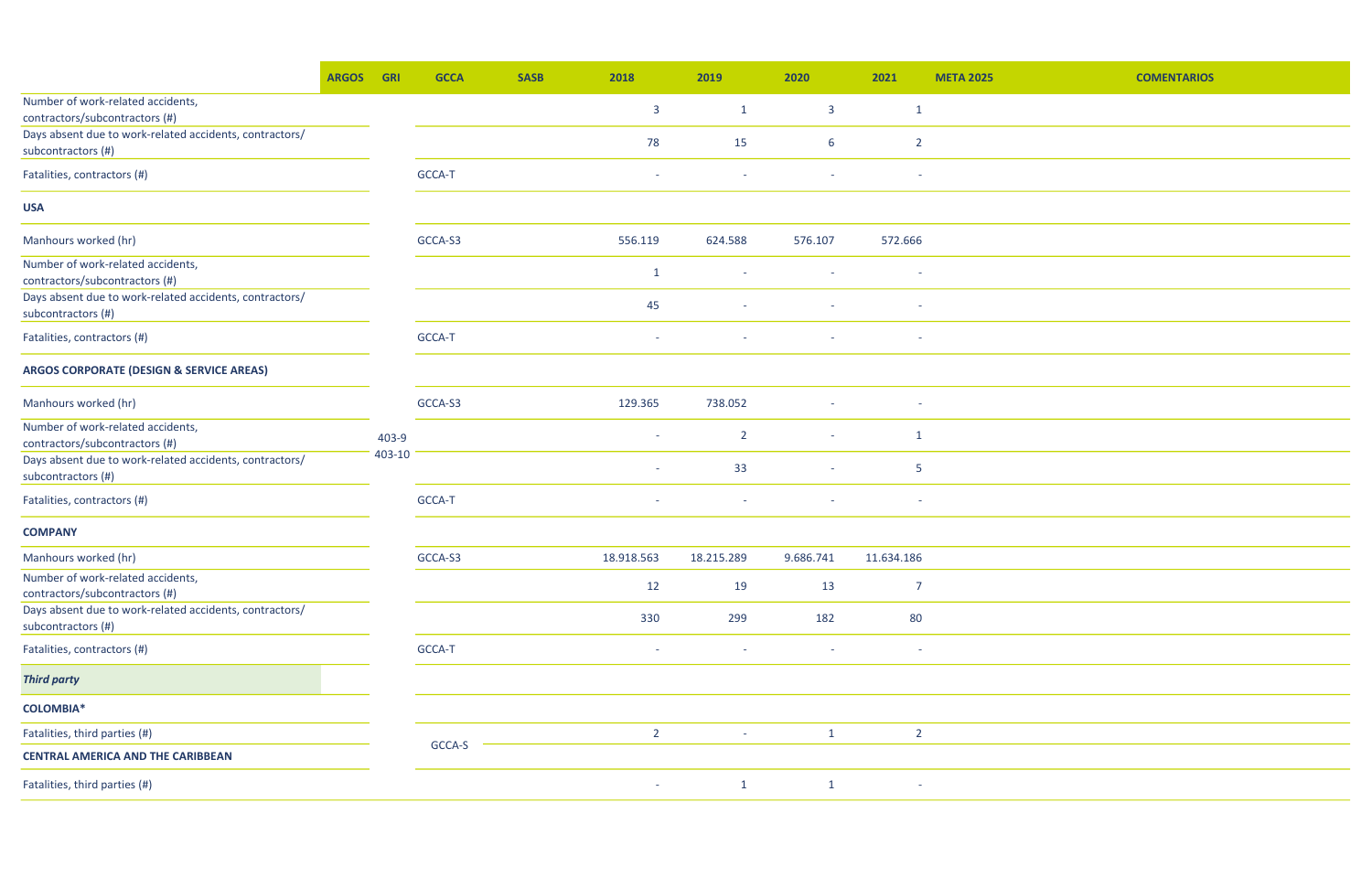|                                            | <b>ARGOS</b> | <b>GRI</b> | <b>GCCA</b> | <b>SASB</b> | 2018                     | 2019         | 2020                     | 2021           | <b>META 2025</b> | <b>COMENTARIOS</b> |
|--------------------------------------------|--------------|------------|-------------|-------------|--------------------------|--------------|--------------------------|----------------|------------------|--------------------|
| <b>USA</b>                                 |              |            |             |             |                          |              |                          |                |                  |                    |
| Fatalities, third parties (#)              |              |            |             |             | $\sim$                   | $\sim$       | $\sim$                   | $\sim$         |                  |                    |
| ARGOS CORPORATE (DESIGN & SERVICE AREAS)   |              | 403-9      |             |             |                          |              |                          |                |                  |                    |
| Fatalities, third parties (#)              |              | 403-10     |             |             | $\sim$                   | $\sim$ .     | $\sim$                   | $\sim$         |                  |                    |
| <b>COMPANY</b>                             |              |            |             |             |                          |              |                          |                |                  |                    |
| Fatalities, third parties (#)              |              |            |             |             | $2^{\circ}$              | $\mathbf{1}$ | $\overline{2}$           | $\overline{2}$ |                  |                    |
| Lost time injury rate report               |              |            |             |             |                          |              |                          |                |                  |                    |
| <b>Employees</b>                           |              |            |             |             |                          |              |                          |                |                  |                    |
| <b>COLOMBIA*</b>                           |              |            |             |             |                          |              |                          |                |                  |                    |
| Frequency rate (n/m.h.w)                   |              |            | GCCA-KPI3   |             | 1,08                     | 1,48         | 1,35                     | 1,37           |                  |                    |
| Severity rate                              | $A-SI1$      |            | GCCA-KPI5   |             | 34,78                    | 37,94        | 19,81                    | 41,03          |                  |                    |
| Occupational illness frequency rate (OIFR) |              |            |             |             | 0,69                     | 0,35         | 0,19                     | 0,51           |                  |                    |
| Occupational illness severity rate (OISR)  | A-SI2        |            |             |             | 7,39                     | 0,26         | $\overline{\phantom{a}}$ | 0,51           |                  |                    |
| <b>CENTRAL AMERICA AND THE CARIBBEAN</b>   |              |            |             |             |                          |              |                          |                |                  |                    |
| Frequency rate                             |              |            | GCCA-KPI3   |             | 1,51                     | 1,44         | 1,3                      | 0,42           |                  |                    |
| Severity rate                              | $A-SI1$      |            | GCCA-KPI5   |             | 24,21                    | 45,35        | 11,3                     | 1,26           |                  |                    |
| Occupational illness frequency rate (OIFR) |              |            |             |             | $\overline{\phantom{0}}$ | $\sim$       | $\sim$                   | $\sim$         |                  |                    |
| Occupational illness severity rate (OISR)  | A-SI2        |            |             |             | $\sim$                   | $\sim$       | $\sim$                   | $\sim$         |                  |                    |
| <b>USA</b>                                 |              |            |             |             |                          |              |                          |                |                  |                    |
| Frequency rate                             |              |            | GCCA-KPI3   |             | 0,98                     | 1,61         | 1,22                     | 1,2            |                  |                    |
| Severity rate                              | $A-SI1$      |            | GCCA-KPI5   |             | 36,98                    | 51,37        | 27,81                    | 37,29          |                  |                    |
| Occupational illness frequency rate (OIFR) |              |            |             |             |                          |              | $\overline{\phantom{a}}$ | $\sim$         |                  |                    |
| Occupational illness severity rate (OISR)  | A-SI2        |            |             |             |                          |              | $\sim$                   | $\sim$         |                  |                    |
|                                            |              |            |             |             |                          |              |                          |                |                  |                    |

| <b>COMENTARIOS</b> |
|--------------------|
|                    |
|                    |
|                    |
|                    |
|                    |
|                    |
|                    |
|                    |
|                    |
|                    |
|                    |
|                    |
|                    |
|                    |
|                    |
|                    |
|                    |
|                    |
|                    |
|                    |
|                    |
|                    |
|                    |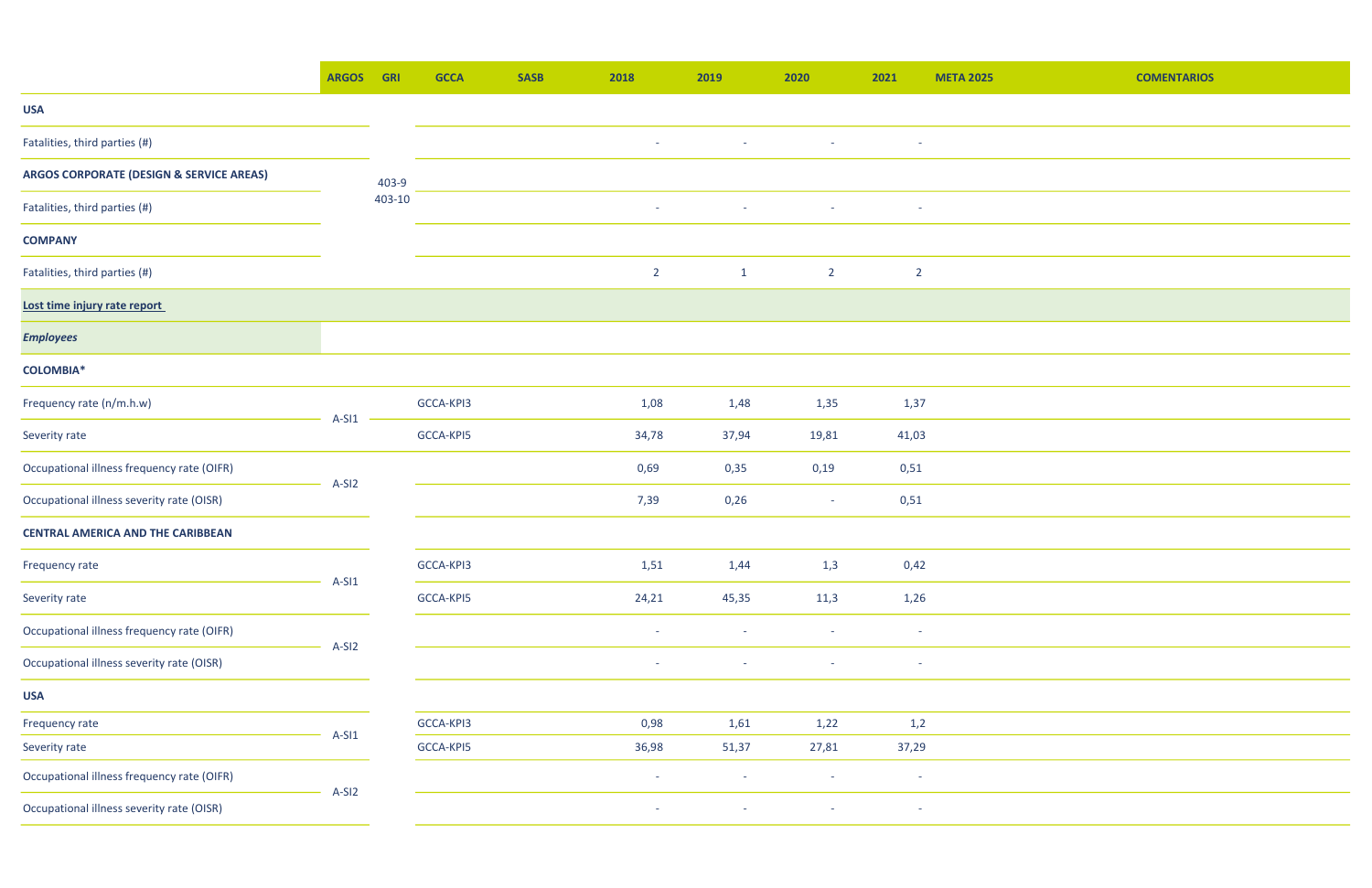Después de una revisión realizada en 2021 de la información oficial suministrada por ARL\*, se dentificaron inconsistencias en los datos del año 2020, los cuales nos fueron notificados por la misma entidad, posteriormente a la elaboración y entrega del Reporte Integrado Argos 2020. La información oficial corregida nos indicó que hubo 8 enfermedades laborales en Colombia para 2020 en lugar de las 2 reportadas inicialmente, modificando los indicadores reportados de a siguiente manera:

|                                                                      | <b>ARGOS</b> | <b>GRI</b> | <b>GCCA</b> | <b>SASB</b> | 2018        | 2019                     | 2020           | 2021        | <b>META 2025</b> | <b>COMENTARIOS</b>                                                                                                                                                                                                                                                                                                                                                                                                                                                                                                                                                                                                                                                                       |
|----------------------------------------------------------------------|--------------|------------|-------------|-------------|-------------|--------------------------|----------------|-------------|------------------|------------------------------------------------------------------------------------------------------------------------------------------------------------------------------------------------------------------------------------------------------------------------------------------------------------------------------------------------------------------------------------------------------------------------------------------------------------------------------------------------------------------------------------------------------------------------------------------------------------------------------------------------------------------------------------------|
| ARGOS CORPORATE (DESIGN & SERVICE AREAS)                             |              |            |             |             |             |                          |                |             |                  |                                                                                                                                                                                                                                                                                                                                                                                                                                                                                                                                                                                                                                                                                          |
| Frequency rate                                                       |              |            | GCCA-KPI3   |             | $\mathbf 0$ | 1,16                     | $\overline{0}$ | $\mathbf 0$ |                  |                                                                                                                                                                                                                                                                                                                                                                                                                                                                                                                                                                                                                                                                                          |
| Severity rate                                                        | $A-SI1$      |            | GCCA-KPI5   |             | 0           | 133,31                   | $\mathbf 0$    | $\mathbf 0$ |                  |                                                                                                                                                                                                                                                                                                                                                                                                                                                                                                                                                                                                                                                                                          |
| Occupational illness frequency rate (OIFR)                           |              |            |             |             |             |                          |                |             |                  |                                                                                                                                                                                                                                                                                                                                                                                                                                                                                                                                                                                                                                                                                          |
| Occupational illness severity rate (OISR)                            | $A-SI2$      |            |             |             | $\sim$      | $\overline{\phantom{a}}$ | $\sim$         | $\sim$      |                  |                                                                                                                                                                                                                                                                                                                                                                                                                                                                                                                                                                                                                                                                                          |
| <b>COMPANY</b>                                                       |              |            |             |             |             |                          |                |             |                  |                                                                                                                                                                                                                                                                                                                                                                                                                                                                                                                                                                                                                                                                                          |
| Frequency rate                                                       |              |            | GCCA-KPI3   |             | 1,21        | 1,57                     | 1,33           | 1,16        |                  |                                                                                                                                                                                                                                                                                                                                                                                                                                                                                                                                                                                                                                                                                          |
| Data coverage (as % of employees, operations or<br>revenues) [3.7.3] | $A-SI1$      |            |             |             |             |                          |                | 100%        |                  |                                                                                                                                                                                                                                                                                                                                                                                                                                                                                                                                                                                                                                                                                          |
| Severity rate                                                        |              |            | GCCA-KPI5   |             | 33,41       | 45,77                    | 20,35          | 33,88       |                  |                                                                                                                                                                                                                                                                                                                                                                                                                                                                                                                                                                                                                                                                                          |
| Occupational illness frequency rate (OIFR)                           | $A-SI2$      |            |             |             | 0,31        | 0,13                     | 0,10           | 0,29        |                  | Después de una revisión realizada en 2021 de la informació<br>identificaron inconsistencias en los datos del año 2020, los<br>misma entidad, posteriormente a la elaboración y entrega<br>La información oficial corregida nos indicó que hubo 8 enfe<br>para 2020 en lugar de las 2 reportadas inicialmente, modifi<br>la siguiente manera:<br>Índice de enfermedad laboral COL 2020 = 0,74<br>Índice de enfermedad laboral Argos 2020 = 0,39<br>De acuerdo con la actualización de las cifras anteriores, se<br>entre 2020 y 2021.<br>*Nota aclaratoria: El Gobierno Colombiano ha delegado en<br>responsabilidad administrar la información de enfermedad<br>Riesgos Laborales - ARL) |
| Occupational illness severity rate (OISR)                            |              |            |             |             | 3,35        | 0,25                     | $\sim$         | 0,29        |                  |                                                                                                                                                                                                                                                                                                                                                                                                                                                                                                                                                                                                                                                                                          |
| <b>Contractors</b>                                                   |              |            |             |             |             |                          |                |             |                  |                                                                                                                                                                                                                                                                                                                                                                                                                                                                                                                                                                                                                                                                                          |
| <b>COLOMBIA*</b>                                                     |              |            |             |             |             |                          |                |             |                  |                                                                                                                                                                                                                                                                                                                                                                                                                                                                                                                                                                                                                                                                                          |
| Frequency rate                                                       |              |            | GCCA-KPI4   |             | 0,64        | 0,77                     | 1,61           | 0,58        |                  |                                                                                                                                                                                                                                                                                                                                                                                                                                                                                                                                                                                                                                                                                          |
| Severity rate                                                        | $A-SI1$      |            |             |             | 16,54       | 15,75                    | 28,39          | 8,45        |                  |                                                                                                                                                                                                                                                                                                                                                                                                                                                                                                                                                                                                                                                                                          |
| <b>CENTRAL AMERICA AND THE CARIBBEAN</b>                             |              |            |             |             |             |                          |                |             |                  |                                                                                                                                                                                                                                                                                                                                                                                                                                                                                                                                                                                                                                                                                          |
| Frequency rate                                                       |              |            | GCCA-KPI4   |             | 0,70        | 0,24                     | 1,41           | 0,41        |                  |                                                                                                                                                                                                                                                                                                                                                                                                                                                                                                                                                                                                                                                                                          |
| Severity rate                                                        | $A-SI1$      |            |             |             | 18,22       | 3,58                     | 2,83           | 0,82        |                  |                                                                                                                                                                                                                                                                                                                                                                                                                                                                                                                                                                                                                                                                                          |

- Índice de enfermedad laboral COL 2020 = 0,74
- Índice de enfermedad laboral Argos 2020 = 0,39
- De acuerdo con la actualización de las cifras anteriores, se observa una reducción del 25% entre 2020 y 2021.
- \*Nota aclaratoria: El Gobierno Colombiano ha delegado en una entidad oficial la
- responsabilidad administrar la información de enfermedades laborales (Administradora de Riesgos Laborales – ARL)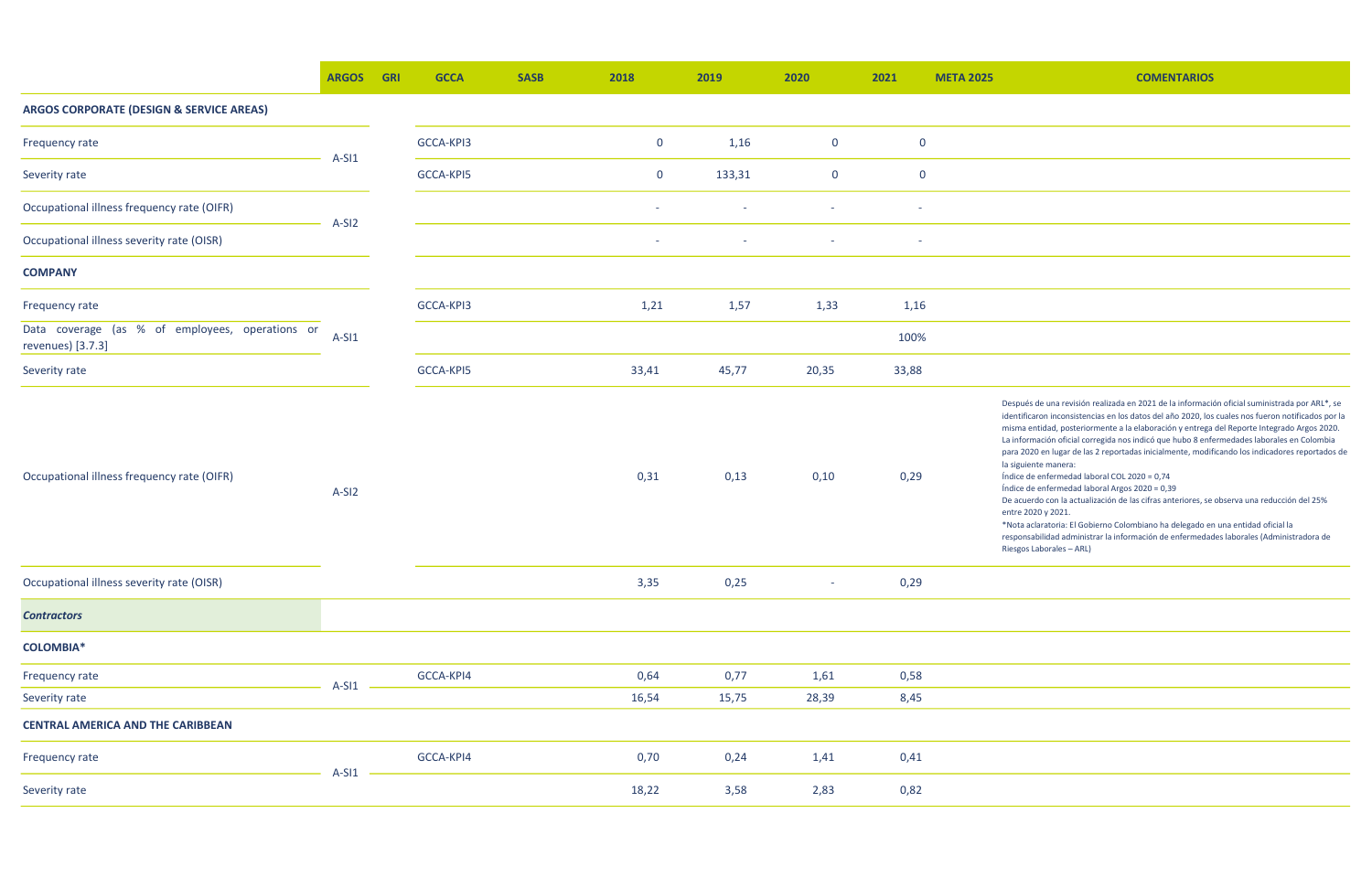|                                                                      | <b>ARGOS</b> | <b>GRI</b> | <b>GCCA</b> | <b>SASB</b> | 2018           | 2019   | 2020           | 2021                     | <b>META 2025</b> | <b>COMENTARIOS</b> |
|----------------------------------------------------------------------|--------------|------------|-------------|-------------|----------------|--------|----------------|--------------------------|------------------|--------------------|
| <b>USA</b>                                                           |              |            |             |             |                |        |                |                          |                  |                    |
| Frequency rate                                                       |              |            | GCCA-KPI4   |             | 1,80           |        | $\sim$         | $\overline{\phantom{a}}$ |                  |                    |
| Severity rate                                                        | $A-SI1$      |            |             |             | 80,92          | $\sim$ | $\sim$         | $\sim$                   |                  |                    |
| <b>ARGOS CORPORATE (DESIGN &amp; SERVICE AREAS)</b>                  |              |            |             |             |                |        |                |                          |                  |                    |
| Frequency rate                                                       |              |            | GCCA-KPI4   |             | $\sim$         | 2,71   | $\sim$         | 1,28                     |                  |                    |
| Severity rate                                                        | $A-SI1$      |            |             |             | $\sim$         | 44,71  | $\sim$         | 6,43                     |                  |                    |
| <b>COMPANY</b>                                                       |              |            |             |             |                |        |                |                          |                  |                    |
| Frequency rate                                                       |              |            | GCCA-KPI4   |             | 0,63           | 1,04   | 1,34           | 0,60                     |                  |                    |
| Severity rate                                                        | $A-SI1$      |            |             |             | 17,44          | 16,41  | 18,79          | 6,87                     |                  |                    |
| Data coverage (as % of employees, operations or<br>revenues) [3.7.4] |              |            |             |             | 100%           | 100%   | 100%           | 100%                     |                  |                    |
| <b>Consolidated (employees + contractors)</b>                        |              |            |             |             |                |        |                |                          |                  |                    |
| <b>COLOMBIA*</b>                                                     |              |            |             |             |                |        |                |                          |                  |                    |
| Frequency rate                                                       |              |            | GCCA-KPI4   |             | 0,84           | 1,12   | 1,45           | 1,03                     |                  |                    |
| Severity rate                                                        | $A-SI1$      |            |             |             | 24,71          | 26,77  | 22,7           | 27,18                    |                  |                    |
| <b>CENTRAL AMERICA AND THE CARIBBEAN</b>                             |              |            |             |             |                |        |                |                          |                  |                    |
| Frequency rate                                                       |              |            | GCCA-KPI4   |             | 1,05           | 0,72   | 1,36           | 0,42                     |                  |                    |
| Severity rate                                                        | $A-SI1$      |            |             |             | 20,83          | 20,25  | 7,24           | 1,04                     |                  |                    |
| <b>USA</b>                                                           |              |            |             |             |                |        |                |                          |                  |                    |
| Frequency rate                                                       |              |            | GCCA-KPI4   |             | 1,04           | 1,48   | 1,12           | 1,09                     |                  |                    |
| Severity rate                                                        | $A-SI1$      |            |             |             | 40,17          | 47,4   | 25,57          | 33,96                    |                  |                    |
| <b>ARGOS CORPORATE (DESIGN &amp; SERVICE AREAS)</b>                  |              |            |             |             |                |        |                |                          |                  |                    |
| Frequency rate                                                       |              |            | GCCA-KPI4   |             | $\mathbf 0$    | 1,87   | $\overline{0}$ | 1,28                     |                  |                    |
| Severity rate                                                        | $A-SI1$      |            |             |             | $\overline{0}$ | 92,46  | $\mathbf 0$    | 6,43                     |                  |                    |

| <b>COMENTARIOS</b> |
|--------------------|
|                    |
|                    |
|                    |
|                    |
|                    |
|                    |
|                    |
|                    |
|                    |
|                    |
|                    |
|                    |
|                    |
|                    |
|                    |
|                    |
|                    |
|                    |
|                    |
|                    |
|                    |
|                    |
|                    |